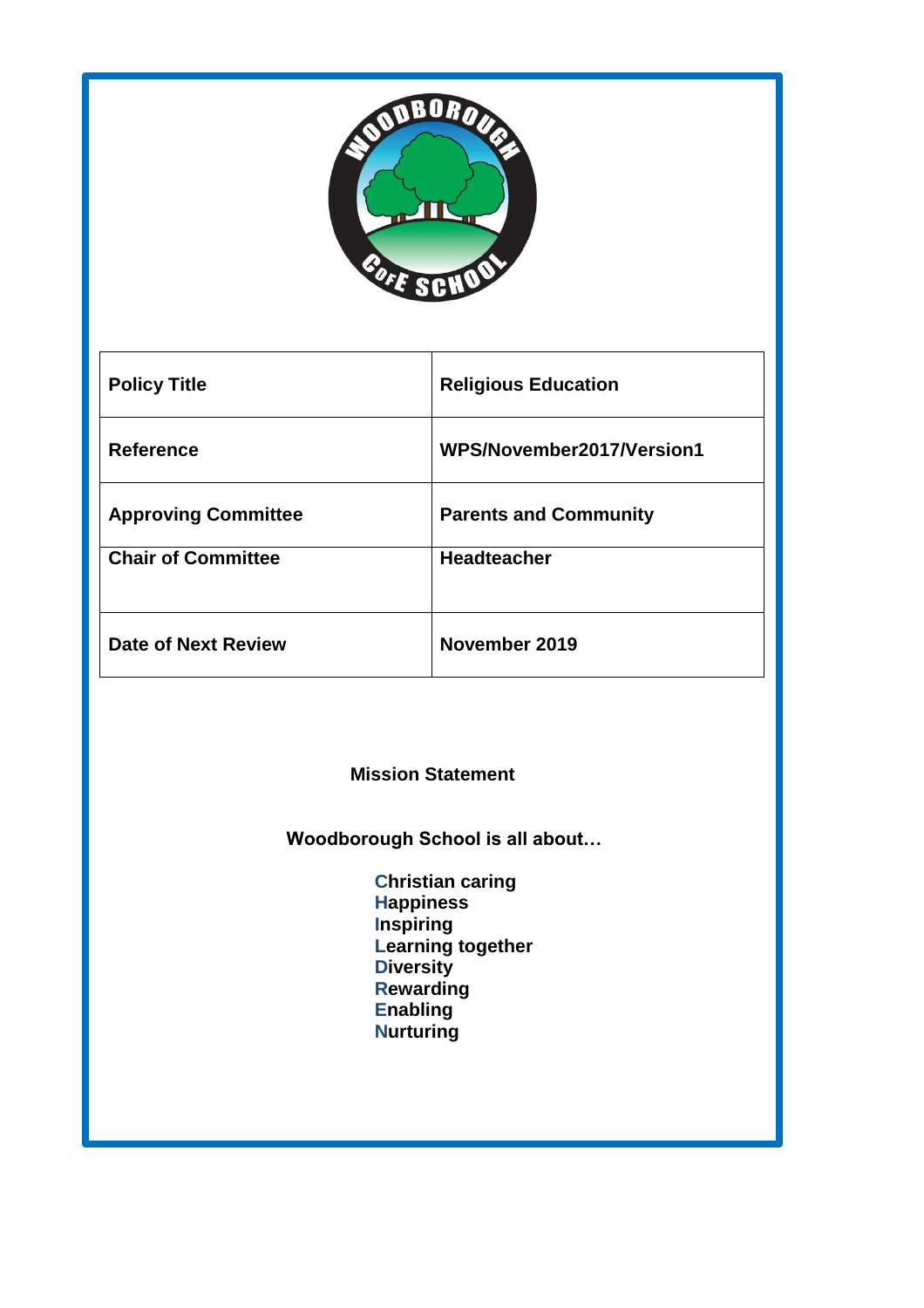### **Introduction**

#### **'Love the Lord your God with all your heart, with all your soul, and with all your mind.' Matthew 22: 37-38 (The pursuit of excellence)**

#### **Our core School Values: Courage, Forgiveness, Kindness, Respect, Trust and Truth**

Religious Education (RE) is unique in the school curriculum in that it is neither a core subject nor a foundation subject but the 1988 Education Act states that 'Religious Education has equal standing in relation to core subjects of the National Curriculum in that it is compulsory for all registered pupils'.

Religious Education is taught in our school because it makes: "a major contribution to the education of children and young people. At its best, it is intellectually challenging and personally enriching. It helps young people develop beliefs and values, and promotes the virtues of respect and empathy, which are important in our diverse society. It fosters civilised debate and reasoned argument, and helps pupils to understand the place of religion and belief in the modern world". (RE: realising the potential, Ofsted 2013).

According to the 2011 Statement of Entitlement to RE in C of E schools the aims of Religious Education in church schools are:

- To enable pupils to encounter Christianity as the religion that shaped British culture and heritage and influences the lives of millions of people today.
- To enable pupils to learn about the other major religions, their impact on culture and politics, art and history, and on the lives of their adherents.
- To develop understanding of religious faith as the search for and expression of truth.
- To contribute to the development of pupils' own spiritual / philosophical convictions, exploring and enriching their own faith and beliefs.

Also from 2014:

 To teach children the British values of democracy, the rule of law, individual liberty and mutual respect and tolerance of those with different faiths and beliefs.

#### **At Woodborough School We Aim That Religious Education Will:**

- **Provoke challenging questions** about the meaning and purpose of life, beliefs, the self, issues of right and wrong, and what it means to be human. It develops pupils' knowledge and understanding of Christianity, other principal religions, and religious traditions that examine these questions, fostering personal reflection and spiritual development.
- **Encourage pupils to explore their own beliefs** (whether they are religious or non-religious), in the light of what they learn, as they examine issues of religious belief and faith and how these impact on personal, institutional and social ethics; and to express their responses. This also builds resilience to anti-democratic or extremist narratives.
- **Enable pupils to build their sense of identity and belonging**, which helps them flourish within their communities and as citizens in a diverse society.
- **Teach pupils to develop respect for others**, including people with different faiths and beliefs, and helps to challenge prejudice.
- **Prompt pupils to consider their responsibilities** to themselves and to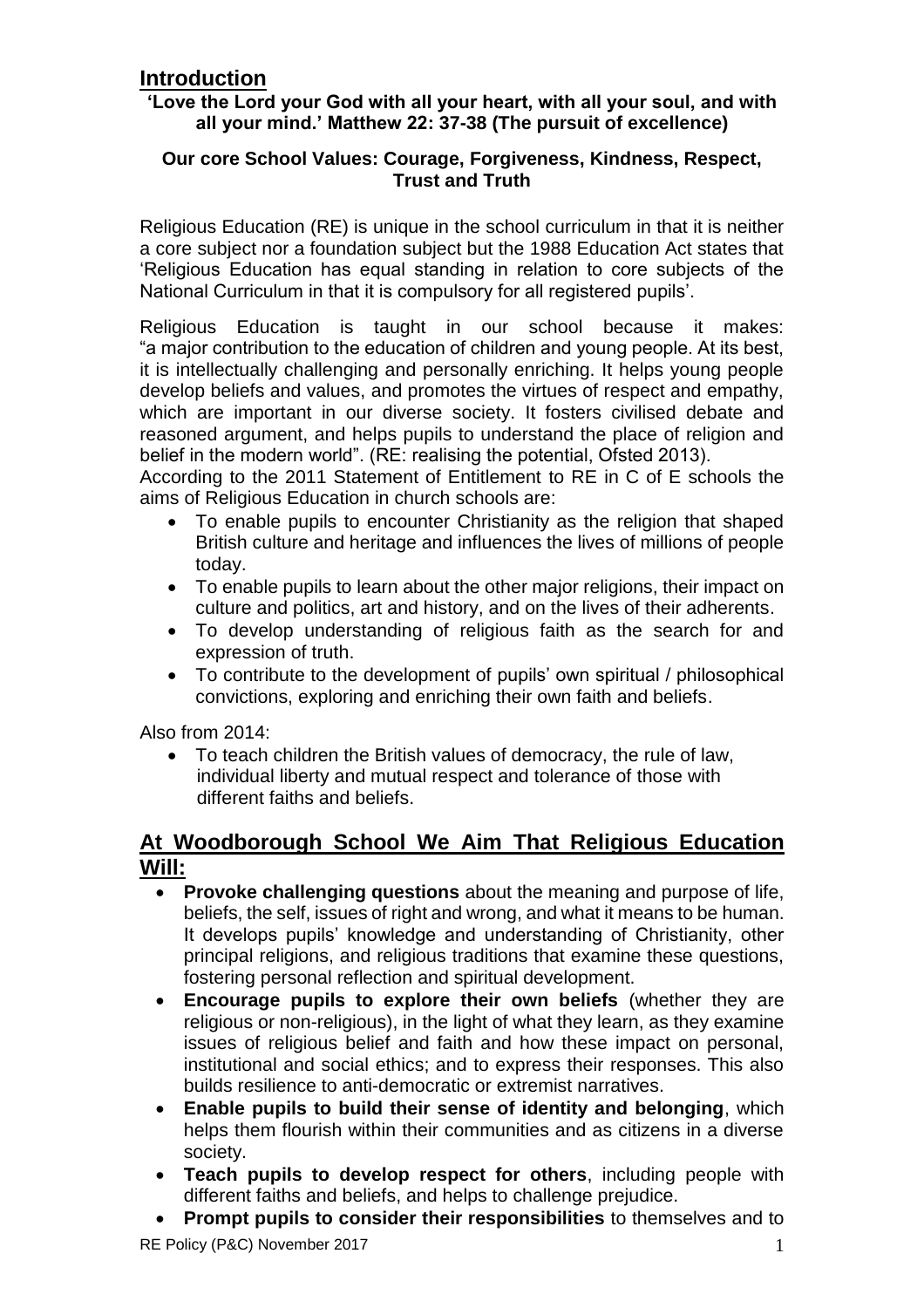others, and to explore how they might contribute to their communities and to wider society. It encourages empathy, generosity and compassion.

**Enable pupils to develop a sense of awe and wonder and mystery.**

However RE alone cannot achieve these aims; they are part of our whole school ethos and with the love of God, we learn, care, grow and share.

### **Teaching and Learning About Christianity**

Christianity is the major religion, which is studied in our school. At least two thirds of our RE teaching will be about Christianity. Understanding Christianity as a living religion is the foundation of pupils' Religious Education in schools. It is important that this draws on the richness and diversity of Christian experience in the breadth of its Anglican and other denominational forms, and in the variety of worldwide forms. The encounter must be an open one, which stems from and instils respect for different views and interpretations and in which real dialogue and education takes place. Pupils will be enabled to deepen their understanding of God as encountered and taught by Christians.

# **Teaching and Learning About Other Faiths and Worldviews**

Church schools have a duty to foster an accurate and increasing understanding of world religions and worldviews. As a result, pupils will gain greater insight into the world in which they are growing up. They will also be able to appreciate the faith of others and develop a deeper understanding of their own beliefs and practices. These outcomes must contribute to harmonious relationships within and between communities, promoting social inclusion and combating prejudice.

# **How is RE is Organised?**

The RE coordinator is Jo Needham and the RE appointed Governor is Mary Partis.

- We deliver RE with units of work from 'Understanding Christianity' and 'Discovery RE'.
- We have developed a whole school overview for the teaching of RE.
- We believe that RE is about subject knowledge, critical / evaluative thinking and personal spiritual development.
- RE is an important part of the whole education of the child and threads throughout the curriculum.
- RE will be allocated at least 5 10% of curriculum time.
- RE will be taught to all pupils unless any parent exercises their right for their child to be withdrawn (see below in 'The Right of Withdrawal from RE').
- In addition to their weekly RE lessons, RE days are also planned, providing opportunities for each class to gain a deeper understanding of a religious concept. Themed weeks also allow for this.

# **Our Approach**

RE should always be appropriate to the age, aptitude and ability of the pupils, in a meaningful and relevant way. RE will be well planned, adopting a range of teaching strategies including class, group and individual learning activities. The use of art, drama, music, story, artefacts, discussion and questioning, reflection, visits and visitors are all vehicles for effective teaching and learning in RE.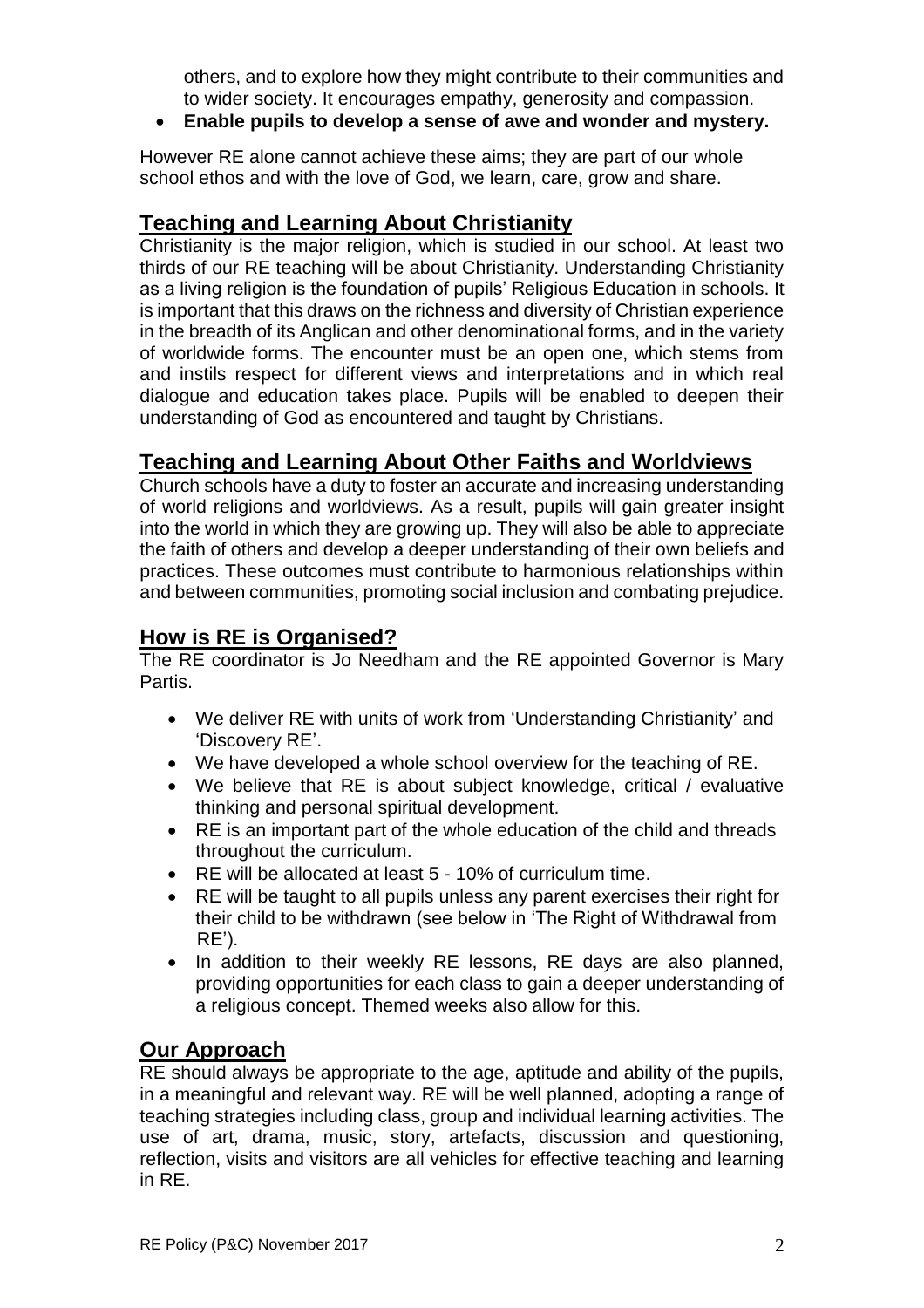# **Differentiation**

To ensure inclusion for all pupils, teachers will respond to pupils' diverse learning needs and set suitable and appropriate tasks.

# **The Right of Withdrawal From RE**

As a Church Aided school we aim for the involvement of all children in the RE teaching although parents have the right to withdraw children from RE and should contact the Head teacher if they wish to arrange this. However, the Christian ethos of the school is conveyed throughout the curriculum and children cannot be withdrawn from this experience.

### **Managing the Right of Withdrawal**

- The school will ensure that parents who want to withdraw their children from RE are aware of the RE syllabus and that it is relevant to all pupils and respects their own personal beliefs.
- Parents should be made aware of its learning objectives and what is covered in the RE curriculum and should be given the opportunity to discuss this, if they wish.
- The school may also wish to review such a request each year, in discussion with the parents.
- The use of the right to withdraw should be at the instigation of parents and it should be made clear whether it is from the whole of the subject or specific parts of it. No reasons need be given.
- Parents have the right to choose whether or not to withdraw their child from RE without influence from the school, although a school should ensure that parents or carers are informed of this right and are aware of the educational objectives and content of the RE syllabus. In this way, parents can make an informed decision.
- Where parents have requested that their child is withdrawn, their right must be respected, and where RE is integrated in the curriculum, the school will need to discuss the arrangements with the parents or carers to explore how the child's withdrawal can be best accommodated.
- If pupils are withdrawn from RE, schools have a duty to supervise them, though not to provide additional teaching or to incur extra cost. Pupils will usually remain on school premises.
- Where a pupil has been withdrawn, the law provides for alternative arrangements to be made for RE of the kind the parent wants the pupil to receive. This RE could be provided at the school in question, or the pupil could be sent to another school where suitable RE is provided if this is reasonably convenient.
- If neither approach is practicable, outside arrangements can be made to provide the pupil with the kind of RE that the parent wants, and the pupil may be withdrawn from school for a reasonable period of time to allow them to attend this external RE.
- Outside arrangements for RE are allowed as long as the LA is satisfied that any interference with the pupil's attendance at school resulting from the withdrawal will affect only the start or end of a school session.

# **Recording and Assessment**

RE Policy (P&C) November 2017 3 Assessment should be part of the teaching and learning process and planned into the programme of study. Over the academic year pupils will be assessed